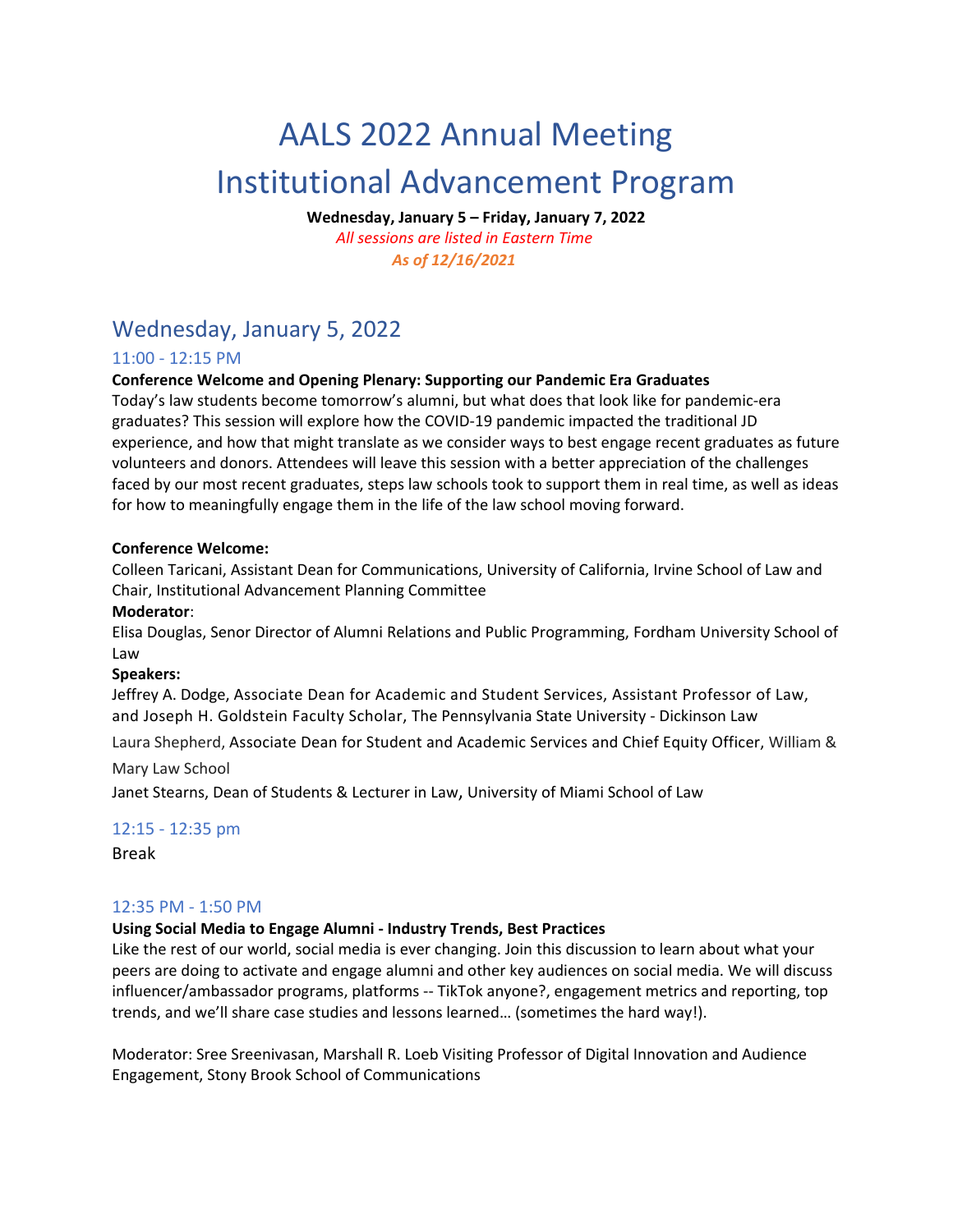Speaker: Rosemary Ostmann, President & CEO, Rosecomm Jenny Li Fowler, Director of Social Media Strategy, Massachusetts Institute of Technology

#### $1:50 - 2:00$  pm

Break

#### $2:00 - 3:00$  pm

#### **Small Group Discussions 1. Small Group 1: Doing More with Less** Facilitator: Elizabeth Moore, Director of Communications, Rutgers Law School

#### **2. Small Group 2: Evolving Teams and Hybrid Environment:**

Facilitator: Mary Ann Soden, Director of Development and Faculty Initiatives, University of California, Irvine School of Law

#### 3:00‐3:10 pm

Break

#### $3:10 - 4:25$  pm

#### **U.S. News Rankings**

This panel examines the annual U.S. News & World Report law school rankings, and their impact on equity, diversity and inclusion within the legal academy and legal profession.

#### **Introduction and Moderator**:

Colleen Taricani, Assistant Dean for Communications, University of California, Irvine School of Law

#### **Speakers:**

Marcilynn A. Burke, Dean and Dave Frohnmayer Chair in Leadership and Law, University of Oregon School of Law

Sarah B. Lawsky, Stanford Clinton Sr. and Zylpha Kilbride Clinton Research Professor of Law, Vice Dean, Northwestern University Pritzker School of Law

Sean M. Scott, California Western President and Dean, California Western School of Law

# Thursday, January 6, 2022

#### 11:00 AM ‐ 12:15 PM

#### **Women in the Law and Philanthropy**

It's no secret that women have made incredible strides in the legal profession over the past several decades. As the number of alumnae increase, so too does the need to support and engage a large constituent group with a common affinity. This session will explore examples of how law schools can better support their alumnae as they progress in their careers. Nationally, the personal wealth of women is rising, and women are playing a major role in shaping the future direction of the economic, social, and political arenas, all of which includes philanthropy. This session will also discuss the trends in women's philanthropy, donor characteristics, motivations, and views on giving.

#### Moderator:

Stephanie Silvestri, Director of Annual & Leadership Giving, Seton Hall University School of Law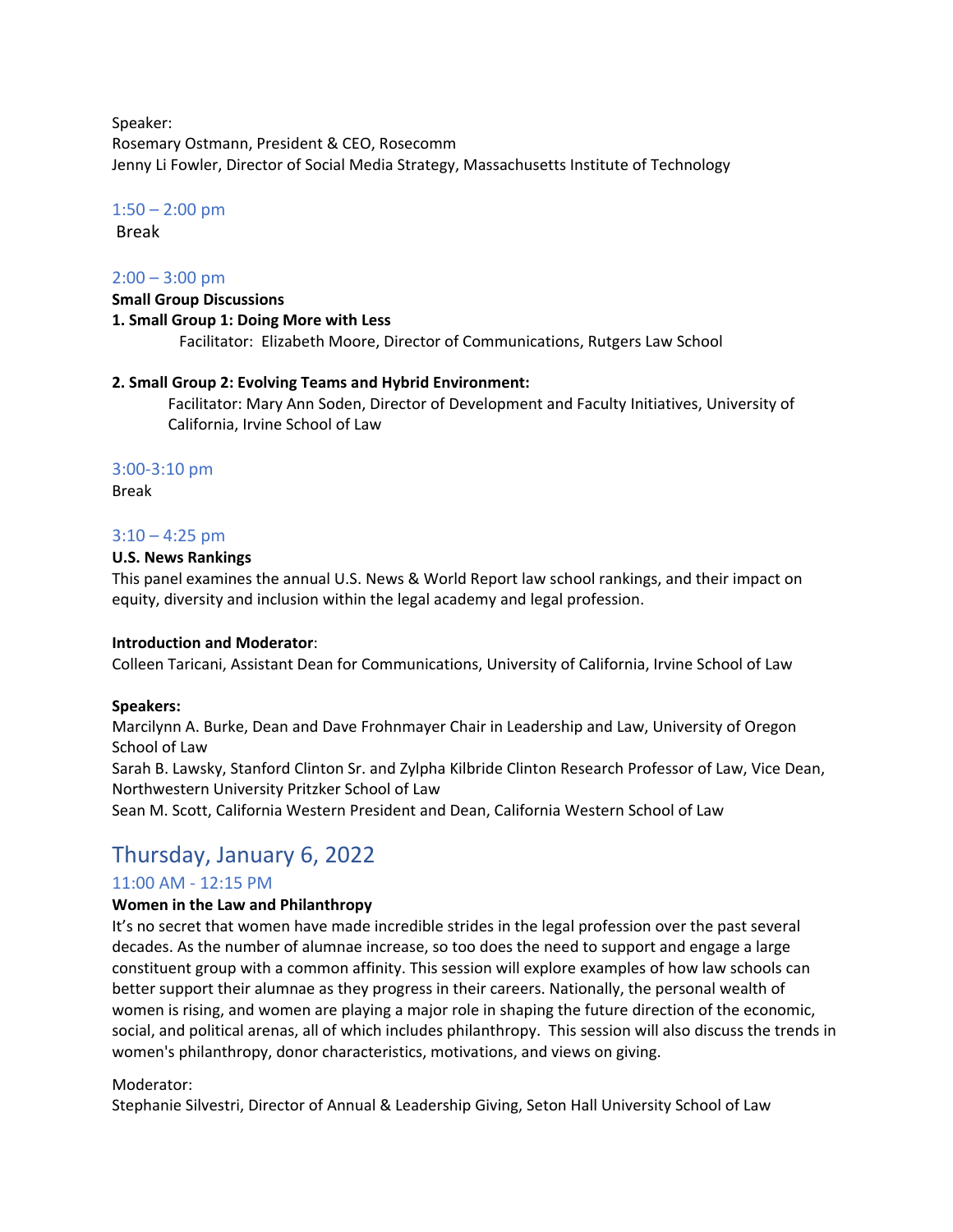Speakers:

Shara Boonshaft, Senior Director of Philanthropy, University of Maryland Francis King Carey School of Law

Suzanne C. Midlige, Managing Partner, Managing Partner, Coughlin Midlige & Garland and Chair, Seton Hall Law Women's Leadership Committee

Ashley Napper, Associate Director of Development, University of California, Los Angeles School of Law Jeannie Sager, Director, Women's Philanthropy Institute, Indiana University ‐ Lilly Family School of Philanthropy

12:15 ‐ 12:35 pm

Break

## 12:35 PM ‐ 1:50 PM

### **Freedom, Equality, and the Common Good Through a Journalist's Lens; A Discussion of the Media's Role and Responsibility**

In a world of disinformation and upheaval how can we -- journalists and law school professionals -- work together to advance the common good? On the one year anniversary of the insurrection and in the midst of a continuing pandemic and significant social change, what have we learned that can help us chart a more stable and fact‐filled way forward? We will hear from a panel of frontline storytellers who will reflect on the path behind us, how it may inform the road ahead, and the role the law and law schools may have to play.

Moderator:

Elizabeth Field, Director of Strategic Communications and Marketing, The George Washington University Law School

Speaker:

Elie Mystal, Justice Correspondent, The Nation Joyce Vance, Distinguished Professor of the Practice of Law, The University of Alabama School of Law Dahlia Lithwick, Senior Editor, Slate Magazine

 $1:50 - 2:00$  pm

Break

## 2 ‐3 pm

#### **Discussion: Talking about Race**

As we respond collectively to systemic racism and work to build antiracist law schools, legal academies, and the legal profession, we need to engage our various constituencies clearly and powerfully. How do we connect meaningfully with multiple audiences across a variety of mediums on the subject of race? How do we ensure we are truly being inclusive? The panel experts will explore the opportunities, minefields, and share their firsthand experiences from the past two tumultuous years. They will also focus on advice for advancement professionals and what the road ahead may look like for our work with alumni, donors, and school constituents.

Moderator: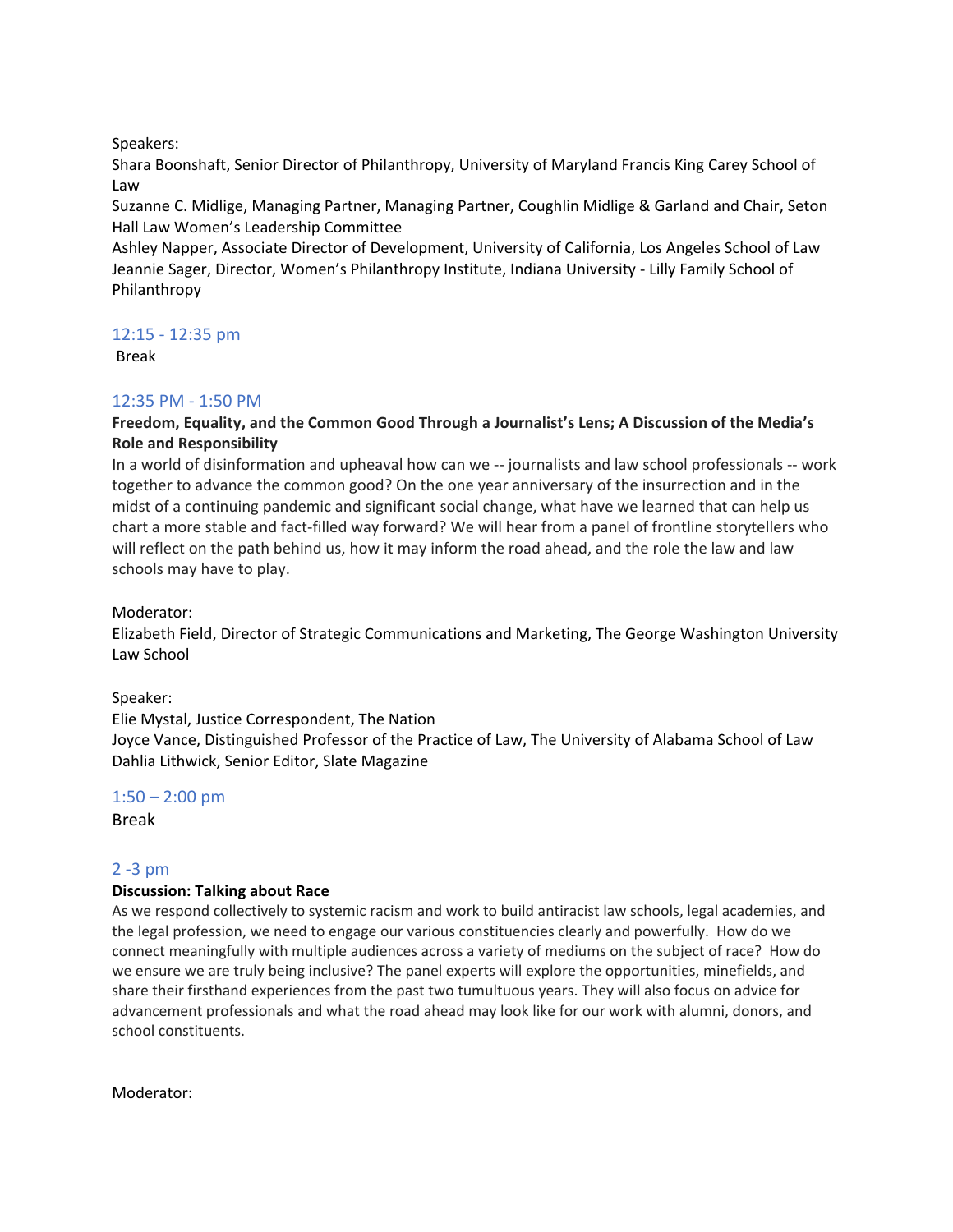Ripa Rashid, Managing Director and Head, Inclusion and Diversity, Cowen

Speakers:

Jay L. Austin, Executive Director, Reaffirming Individuals Supporting Education (RISE) Alliance, Law School Admission Council

Danielle Conway, Dean and Donald J. Farage Professor of Law, The Pennsylvania State University ‐ Dickinson Law

Kamille Dean, Director of Diversity, Equity, and Inclusion, Fordham University School of Law

#### 3:00‐3:10 pm

Break

#### $3:10 - 4:25$  pm

#### **Executive Communication and Crisis Communication**

If the last couple of years have been characterized by a common thread it's Crisis with a capital C. We've weathered a (continuing!) pandemic, experienced an (overdue, ongoing) racial reckoning, managed myriad unforeseen situations at our schools, and dealt with discontent, uncertainty, and polarization on our own turf and in the world at large. What have we learned and how can we best counsel our leaders going forward? We will discuss best practices, guidance around crisis plans and statements -- when and how to lean in (and when to lean out), the role of social media and traditional media, and the growing importance of video of various kinds in a zoom‐ified world.

Moderator:

Victoria Grantham, Senior Director, Communications and Marketing, Fordham University School of Law

Speaker: Peter Pochna Executive Vice President, Rubenstein Chris Giglio, Managing Director, Head of Crisis, Rubenstein Carina Wong, Vice President, Communications, Kaplan

# Friday, January 7, 2022

#### 11:00 AM ‐ 12:15 PM

#### **Sharing the Impact and Success Stories of the Pandemic**

Law schools were forced to make many adjustments to classes, clinics, programs, and initiatives during the pandemic in order to support the needs of students. This session will look at how schools – with the assistance of other institutions – responded to the challenges of the pandemic and communicated these successes with donors, alumni, and the legal community.

Moderator: To Be Announced Speaker: Chris Chapman, President and Chief Executive Officer, AccessLex Kathleen Rubenstein, Executive Director, Skadden Fellowship Foundation

## 12:15 ‐ 12:35 pm

Break

12:35 PM ‐ 1:50 PM